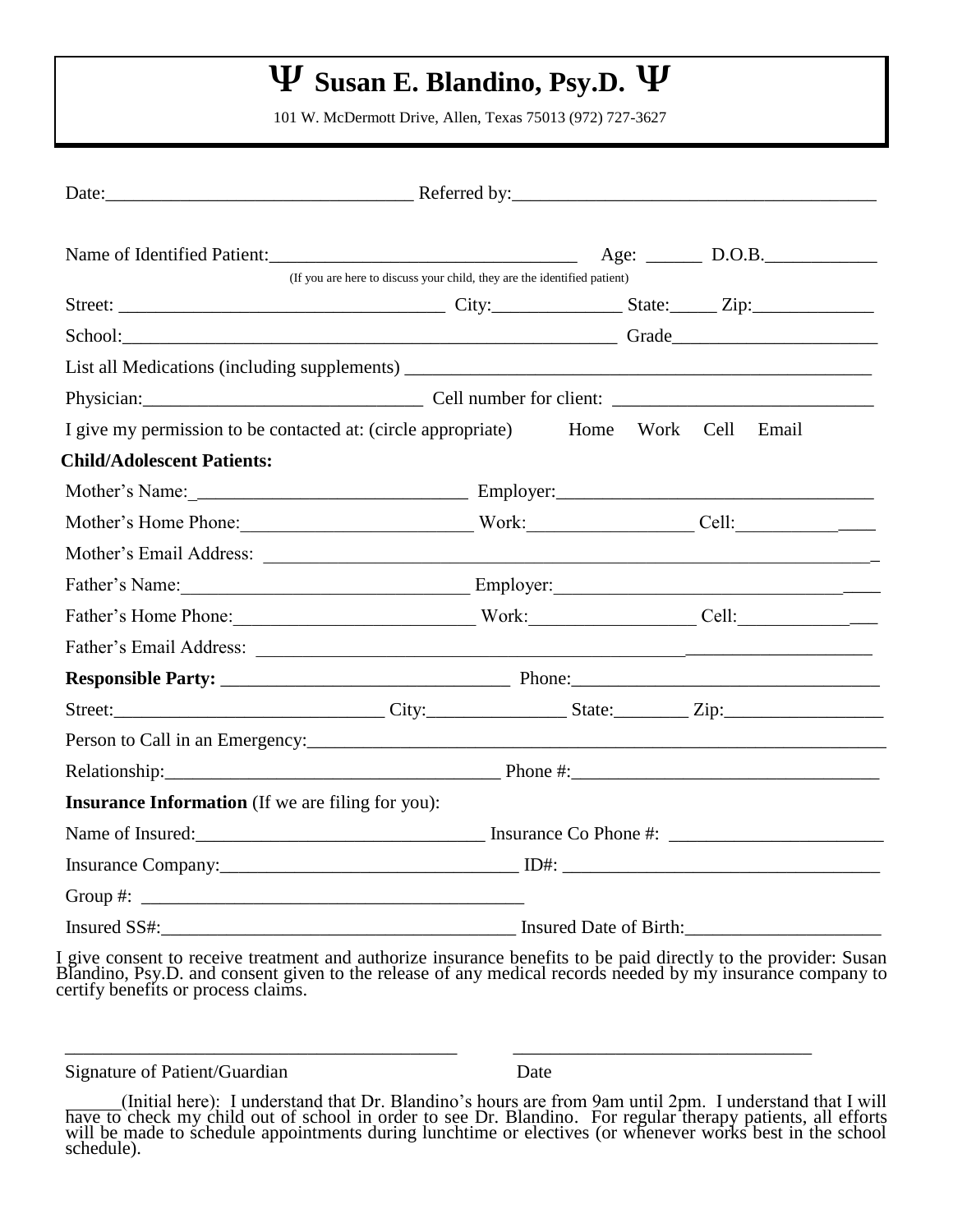Welcome. I assure you that services will be rendered in a professional manner consistent with the ethical standards of the American Psychological Association. I am pleased that you have chosen me as your psychologist. I want to be certain that you understand what to expect. Please take a few minutes to review our office policies.

### **The Psychotherapy Relationship:**

Therapy often leads to better relationships, solutions to specific problems, and significant reductions in feelings of distress. Psychotherapy calls for a very active effort on your part. Psychotherapy can have benefits and risks. Since therapy often involves discussing unpleasant aspects of your life, you may experience uncomfortable feelings. On the other hand, psychotherapy has also been shown to have many benefits. But there are no guarantees of what you will experience. If you have questions about procedures, we should discuss them whenever they arise.

Fee Schedule: It is your responsibility to pay any deductible amount, copay, co-insurance amount or any other balance not paid by your insurance on the day that the service is provided. Payment may be made by cash, check, Visa, or Mastercard.

#### *Office Visits*

|                    | Initial Consultation/Diagnostic Interview<br>$\bullet$                 | \$170.00             |
|--------------------|------------------------------------------------------------------------|----------------------|
|                    | 45-50 Minute Individual or Family Therapy Session<br>$\bullet$         | \$130.00             |
| <b>Testing</b>     |                                                                        |                      |
|                    | <b>Psychological Testing Rate</b><br>$\bullet$                         | $$125.00/$ unit      |
|                    | Standard Battery is 5-7 units and includes administering,<br>$\bullet$ |                      |
|                    | scoring, interpretation and written report                             | \$625.00 to \$875.00 |
|                    | <b>Psychoeducational Testing</b><br>$\bullet$                          |                      |
|                    | (Achievement testing is not part of the standard battery)              | $$125.00/$ unit      |
| <b>Office Fees</b> |                                                                        |                      |
|                    | Letter Writing<br>$\bullet$                                            | \$50.00              |
|                    | Phone Consultations (exceeding 15 minutes duration)<br>$\bullet$       | \$50.00              |
|                    | Photocopying of records (exceeding 15 pages)<br>$\bullet$              | \$30.00              |
|                    |                                                                        |                      |

• Court Testimony/Written/Oral Correspondence for Legal Matters: \$350.00/hr.

Your session time is reserved for you. I do not make courtesy calls reminding you of appointment dates/times. If you are unable to keep your appointment, please notify me at least 24 hours in advance. In the absence of notification, you will be billed for the missed session. Insurance companies do not reimburse for missed appointments.

| Late Cancellation Fee (less than 24 hours notice) | \$50.00 |
|---------------------------------------------------|---------|
| <b>No Show Fee</b>                                | \$75.00 |

#### **Insurance Companies/Managed Care:**

You are responsible for knowing your benefits, deductibles, copays and whether your provider is in or out of network. I am willing to do the extra work it routinely takes to work with such organizations. I will be responsible for filing insurance visits and recertification. I cannot accept responsibility for insurance company's decisions when paying claims. Filing of insurance is a courtesy provided at this office. Please note that I use a billing service. They have the same policies as this office with regard to patient confidentiality and privacy. My billing company is called: Area Physician's Billing, Debbie Bain. Their contact number is 1-972-366-9969.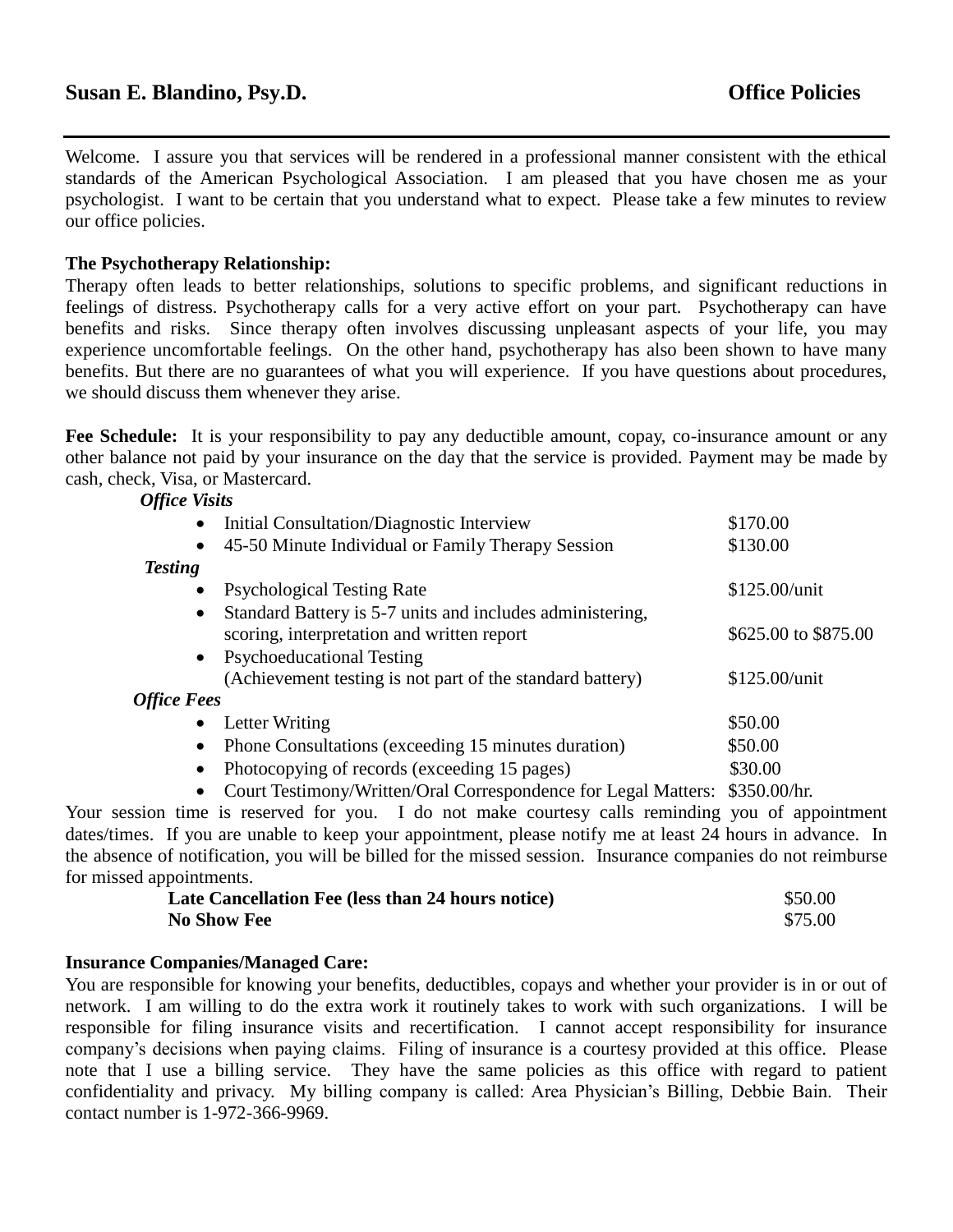### **Contacting Me:**

I use a voice mail system for all incoming calls (7 days, 24 hours). In the case of an emergency, please go to the nearest emergency room or call 911. If your call is regarding appointment issues or other non-emergency related topics, please leave a message on the voice mail system and it will be returned promptly. Please note that if you do not contact me to schedule an appointment within a month of your last appointment, I will assume that you are no longer interested in receiving services and your case will be considered inactive.

## **Limits of Confidentiality:**

The law and ethical codes protect the privacy of all information shared between a patient and psychologist. Only with your written permission can material from our sessions be shared with others. However, there are limits to confidentiality, some required by law and others are required by ethics. Please be aware of the following exceptions to privileged communications:

- 1. Any evidence or reason to believe that a situation of child/elderly abuse and/or neglect exists. By law, this information must be reported to the Texas Department of Human Services.
- 2. Any probability of physical harm to self or others. Protection from physical injury takes precedence over confidentiality and the therapist's primary responsibility is his/her "duty to warn" if he/she believed someone to be in imminent physical danger. Therefore, if an individual intends to take harmful, dangerous, or criminal action against self or another, it may be the therapist's duty to report such action or intent.
- 3. If subpoenaed by a court. This may involve providing the court with verbal testimony and/or records.
- 4. Clinical information may be shared with your insurance company, if that is your desired method of paying for sessions.

If your child is participating in therapy, parents will be informed if the child appears dangerous to self or others. However, the child's confidentiality will be observed with parents while allowing for periodic updates concerning progress, completed goals, and recommended parenting interventions based on the child's presenting problems.

### **Coordination of Care**

Your insurance company requests that we communicate with your primary care physician to coordinate your care. Please complete the attached release of information (and supply your physician's name) so that we can inform them about diagnosis, treatment, and assessment. If you are uncomfortable with us communicating with your physician, please discuss this during the meeting with your psychologist.

### **Why Dr. Blandino only has hours during the school day?**

There are a number of reasons why appointments are scheduled during the school day. I admit that none of them may be good enough to make this acceptable to you. If this is the case, I will refer you to someone who may have afterschool appointments. Some of my reasons include: I specialize in children/adolescents, I take insurance, My schedule is very full even with school time appointments, Checking out of school makes for highly motivated clients, I have two school aged children who are in lots of after school activities, and I need to have a balanced schedule in order to continue in a highly stressful profession.

### **I affirm that I have read and concur with the policies outlined above.**

**I have read and understand the limits of confidentiality and the therapist's responsibility to take action where necessary.**

**I give my consent for releasing minimum necessary information to insurance carrier so that they can be billed.** 

**I consent to treatment for myself (or my minor child).** 

Signature of Patient/Guardian: Date: Date: Date: Date: Date: Date: Date: Date: Date: Date: Date: Date: Date: Date: Date: Date: Date: Date: Date: Date: Date: Date: Date: Date: Date: Date: Date: Date: Date: Date: Date: Date: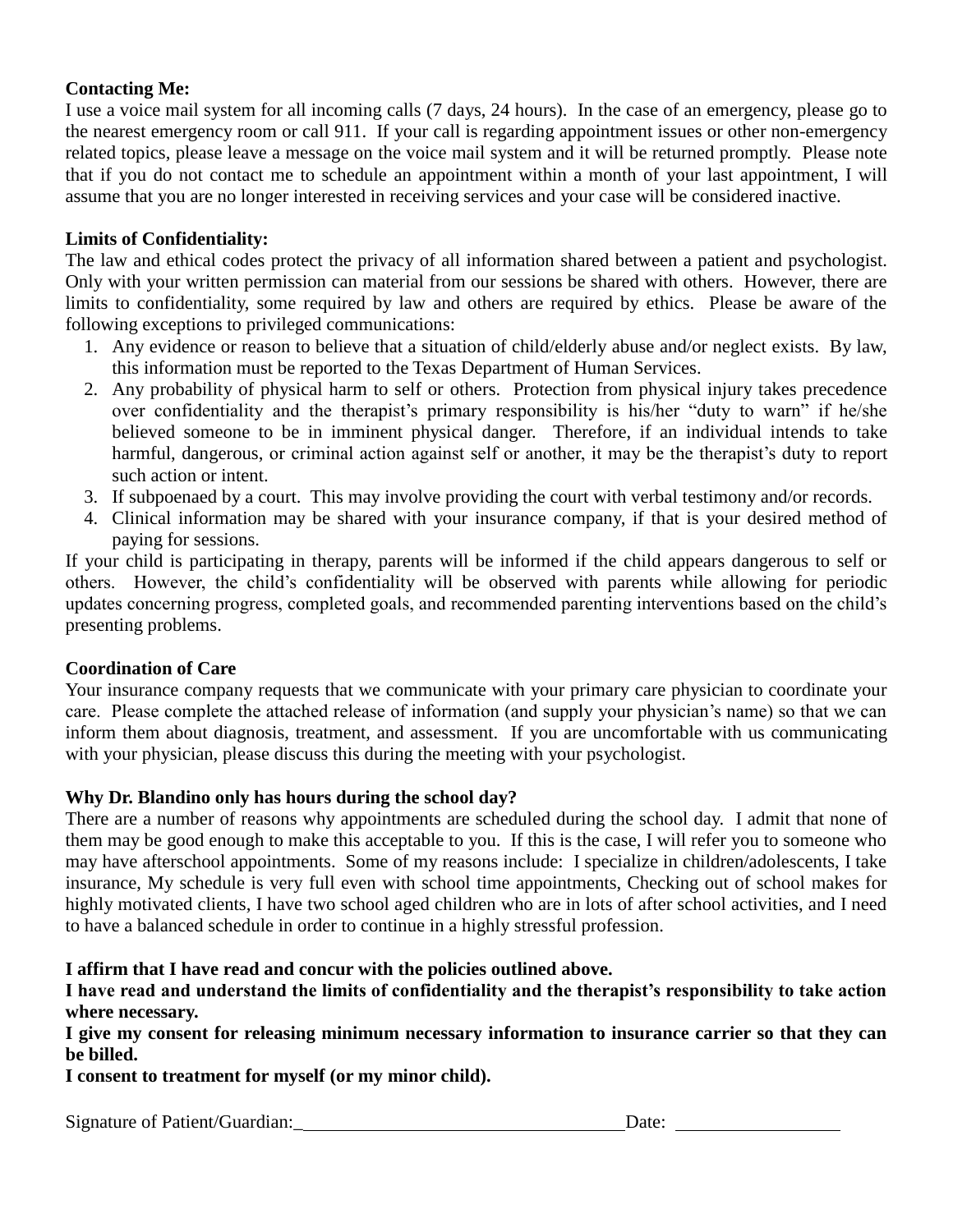#### ACKNOWLEDGEMENT OF RECEIPT OF NOTICE OF PRIVACY PRACTICES

**Patient Name: \_\_\_\_\_\_\_\_\_\_\_\_\_\_\_\_\_\_\_\_\_\_\_\_\_\_\_\_\_\_\_\_\_\_\_\_\_\_\_\_**

**I have been given a copy of Dr. Susan Blandino's Notice of Privacy Practices ("Notice"), which describes how my health information is used and shared. I understand that Dr. Susan Blandino has a right to change this Notice at any time. I may obtain a current copy by contacting the practice's Privacy Officer, or by visiting Dr. Blandino's website at: [www.susanblandino.com.](http://www.susanblandino.com/)** 

My signature below acknowledges that I have been provided with a copy of the Notice of Privacy Practices.

**\_\_\_\_\_\_\_\_\_\_\_\_\_\_\_\_\_\_\_\_\_\_\_\_\_\_\_\_\_\_\_\_\_\_\_\_\_\_\_\_\_\_\_ \_\_\_\_\_\_\_\_\_\_\_\_\_\_\_\_\_\_\_\_\_\_**

**Signature of Patient or Personal Representative Date**

**\_\_\_\_\_\_\_\_\_\_\_\_\_\_\_\_\_\_\_\_\_\_\_\_\_\_\_\_\_\_\_\_\_\_\_\_\_\_\_\_\_\_\_**

**Print Name**

**\_\_\_\_\_\_\_\_\_\_\_\_\_\_\_\_\_\_\_\_\_\_\_\_\_\_\_\_\_\_\_\_\_\_\_\_\_\_\_\_\_\_\_ Personal Representative's Title (e.g. guardian, executor of estate, health care power of attorney)**

For practice use only: Complete this section if you were unable to obtain a signature.

**\_\_\_\_\_\_\_\_\_\_\_\_\_\_\_\_\_\_\_\_\_\_\_\_\_\_\_\_\_\_\_\_\_\_\_\_\_\_\_\_\_\_\_\_\_\_\_\_\_\_\_\_\_\_\_\_\_\_\_\_\_\_\_\_\_\_\_\_\_\_\_\_\_\_\_\_\_\_**

**\_\_\_\_\_\_\_\_\_\_\_\_\_\_\_\_\_\_\_\_\_\_\_\_\_\_\_\_\_\_\_\_\_\_\_\_\_\_\_\_\_\_\_\_\_\_\_\_\_\_\_\_\_\_\_\_\_\_\_\_\_\_\_\_\_\_\_\_\_\_\_\_\_\_\_\_\_\_**

**\_\_\_\_\_\_\_\_\_\_\_\_\_\_\_\_\_\_\_\_\_\_\_\_\_\_\_\_\_\_\_\_\_\_\_\_\_\_\_\_\_\_\_\_\_\_\_\_\_\_\_\_\_\_\_\_\_\_\_\_\_\_\_\_\_\_\_\_\_\_\_\_\_\_\_\_\_\_**

**\_\_\_\_\_\_\_\_\_\_\_\_\_\_\_\_\_\_\_\_\_\_\_\_\_\_\_\_\_\_\_\_\_\_\_\_\_\_\_\_\_\_\_ \_\_\_\_\_\_\_\_\_\_\_\_\_\_\_\_\_**

**If patient or personal representative is unable or unwilling to sign this Acknowledgement, or the Acknowledgement is not signed for any other reason, state the reason:**

**Describe the steps taken to obtain the patient's or personal representative's signature on the Acknowledgement:**

**Completed by:**

**Signature of Practice Representative Date**

**\_\_\_\_\_\_\_\_\_\_\_\_\_\_\_\_\_\_\_\_\_\_\_\_\_\_\_\_\_\_\_\_\_\_\_\_\_\_\_\_\_\_\_**

**Printed Name**